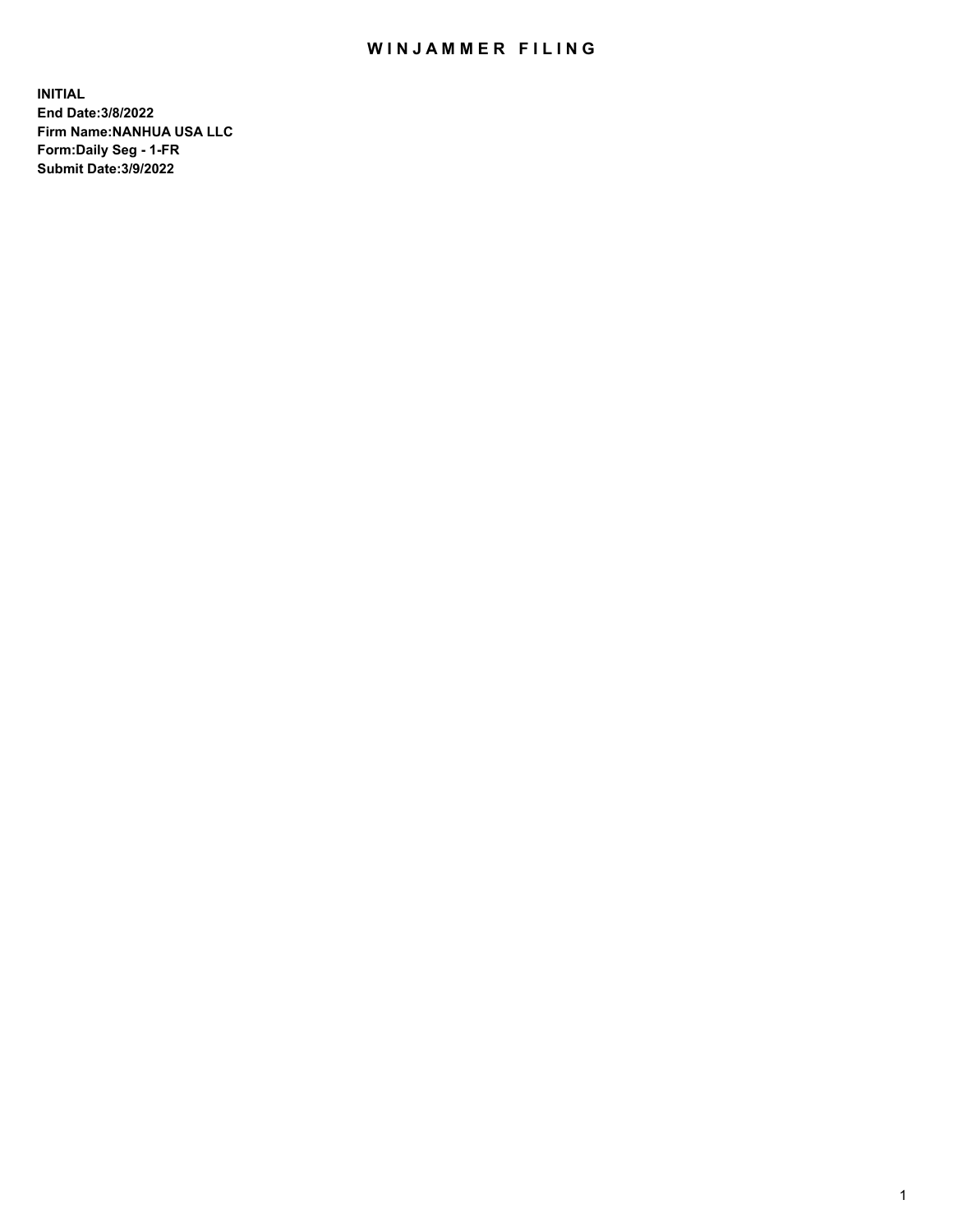## **INITIAL End Date:3/8/2022 Firm Name:NANHUA USA LLC Form:Daily Seg - 1-FR Submit Date:3/9/2022 Daily Segregation - Cover Page**

Name of Company **NANHUA USA LLC** [0010] Contact Name **Tracy Yuan** [0040] Contact Phone Number **+1 (312) 526-3930** [0060] Contact Email Address **tracy.yuan@nanhua-usa.com** [0065] FCM's Customer Segregated Funds Residual Interest Target (choose one): a. Minimum dollar amount: ; or **3,500,000** [8930] b. Minimum percentage of customer segregated funds required:% ; or **0** [8940] c. Dollar amount range between:and; or **0** [8950] **0** [8951] d. Percentage range of customer segregated funds required between:% and%. **0** [8960] **0** [8961] FCM's Customer Secured Amount Funds Residual Interest Target (choose one): a. Minimum dollar amount: ; or **100,000** [8970] b. Minimum percentage of customer secured funds required:% ; or **0** [8980] c. Dollar amount range between:and; or **0** [8990] **0** [8991] d. Percentage range of customer secured funds required between:% and%. **0** [9000] **0** [9001] FCM's Cleared Swaps Customer Collateral Residual Interest Target (choose one): a. Minimum dollar amount: ; or **0** [9010] b. Minimum percentage of cleared swaps customer collateral required:% ; or **0** [9020] c. Dollar amount range between:and; or **0** [9030] **0** [9031]

d. Percentage range of cleared swaps customer collateral required between:% and%. **0** [9040] **0** [9041]

Attach supporting documents CH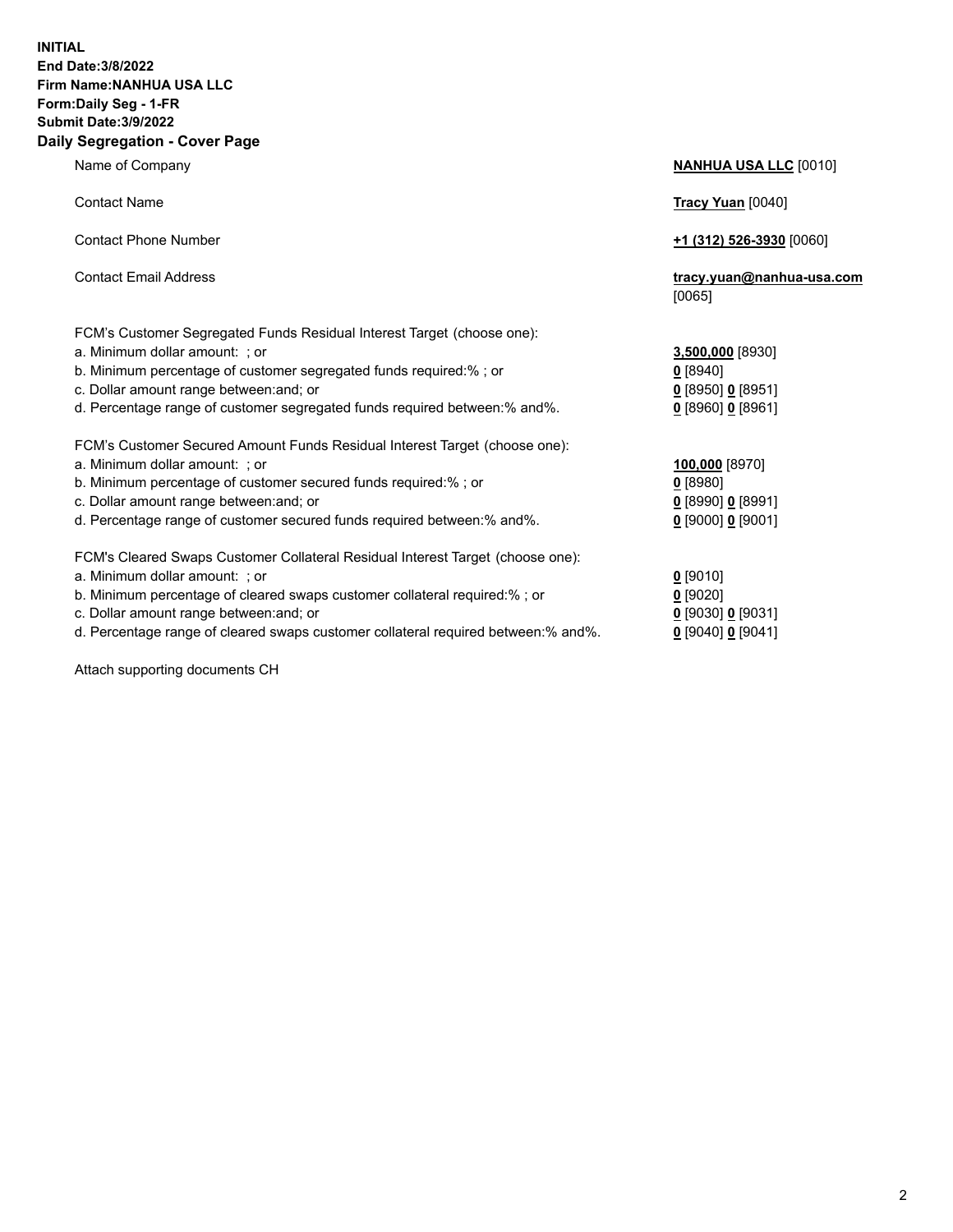## **INITIAL End Date:3/8/2022 Firm Name:NANHUA USA LLC Form:Daily Seg - 1-FR Submit Date:3/9/2022 Daily Segregation - Secured Amounts**

|     | Foreign Futures and Foreign Options Secured Amounts                                         |                         |
|-----|---------------------------------------------------------------------------------------------|-------------------------|
|     | Amount required to be set aside pursuant to law, rule or regulation of a foreign            | $0$ [5605]              |
|     | government or a rule of a self-regulatory organization authorized thereunder                |                         |
| 1.  | Net ledger balance - Foreign Futures and Foreign Option Trading - All Customers             |                         |
|     | A. Cash                                                                                     | 339,447 [5615]          |
|     | B. Securities (at market)                                                                   | $0$ [5617]              |
| 2.  | Net unrealized profit (loss) in open futures contracts traded on a foreign board of trade   | $0$ [5625]              |
| 3.  | Exchange traded options                                                                     |                         |
|     | A. Market value of open option contracts purchased on a foreign board of trade              | $0$ [5635]              |
|     | B. Market value of open contracts granted (sold) on a foreign board of trade                | $0$ [5637]              |
| 4.  | Net equity (deficit) (add lines 1. 2. and 3.)                                               | 339,447 [5645]          |
| 5.  | Account liquidating to a deficit and account with a debit balances - gross amount           | $0$ [5651]              |
|     | Less: amount offset by customer owned securities                                            | $0$ [5652] $0$ [5654]   |
| 6   | Amount required to be set aside as the secured amount - Net Liquidating Equity              | 339,447 [5655]          |
|     | Method (add lines 4 and 5)                                                                  |                         |
| 7.  | Greater of amount required to be set aside pursuant to foreign jurisdiction (above) or line | 339,447 [5660]          |
|     | 6.                                                                                          |                         |
|     | FUNDS DEPOSITED IN SEPARATE REGULATION 30.7 ACCOUNTS                                        |                         |
| 1.  | Cash in Banks                                                                               |                         |
|     | A. Banks located in the United States                                                       | 634,660 [5700]          |
|     | B. Other banks qualified under Regulation 30.7                                              | 0 [5720] 634,660 [5730] |
| 2.  | <b>Securities</b>                                                                           |                         |
|     | A. In safekeeping with banks located in the United States                                   | $0$ [5740]              |
|     | B. In safekeeping with other banks qualified under Regulation 30.7                          | 0 [5760] 0 [5770]       |
| 3.  | Equities with registered futures commission merchants                                       |                         |
|     | A. Cash                                                                                     | $0$ [5780]              |
|     | <b>B.</b> Securities                                                                        | $0$ [5790]              |
|     | C. Unrealized gain (loss) on open futures contracts                                         | $0$ [5800]              |
|     | D. Value of long option contracts                                                           | $0$ [5810]              |
|     | E. Value of short option contracts                                                          | 0 [5815] 0 [5820]       |
| 4.  | Amounts held by clearing organizations of foreign boards of trade                           |                         |
|     | A. Cash                                                                                     | $0$ [5840]              |
|     | <b>B.</b> Securities                                                                        | $0$ [5850]              |
|     | C. Amount due to (from) clearing organization - daily variation                             | $0$ [5860]              |
|     | D. Value of long option contracts                                                           | $0$ [5870]              |
|     | E. Value of short option contracts                                                          | 0 [5875] 0 [5880]       |
| 5.  | Amounts held by member of foreign boards of trade                                           |                         |
|     | A. Cash                                                                                     | 60,598 [5900]           |
|     | <b>B.</b> Securities                                                                        | $0$ [5910]              |
|     | C. Unrealized gain (loss) on open futures contracts                                         | $0$ [5920]              |
|     | D. Value of long option contracts                                                           | $0$ [5930]              |
|     | E. Value of short option contracts                                                          | 0 [5935] 60,598 [5940]  |
| 6.  | Amounts with other depositories designated by a foreign board of trade                      | $0$ [5960]              |
| 7.  | Segregated funds on hand                                                                    | $0$ [5965]              |
| 8.  | Total funds in separate section 30.7 accounts                                               | 695,258 [5970]          |
| 9.  | Excess (deficiency) Set Aside for Secured Amount (subtract line 7 Secured Statement         | 355,811 [5680]          |
|     | Page 1 from Line 8)                                                                         |                         |
| 10. | Management Target Amount for Excess funds in separate section 30.7 accounts                 | 100,000 [5980]          |
| 11. | Excess (deficiency) funds in separate 30.7 accounts over (under) Management Target          | 255,811 [5985]          |
|     |                                                                                             |                         |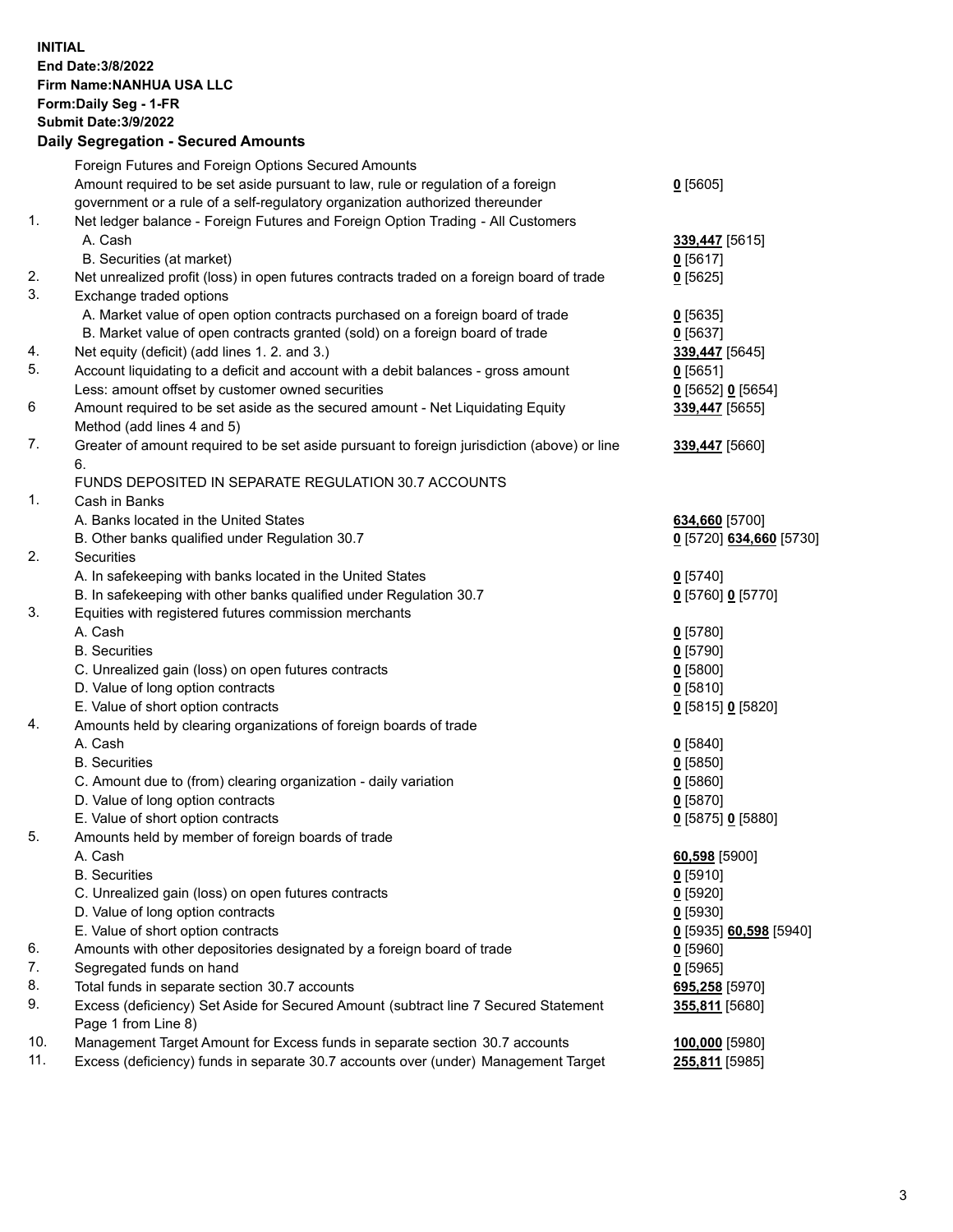| <b>INITIAL</b> | End Date: 3/8/2022<br><b>Firm Name: NANHUA USA LLC</b><br>Form: Daily Seg - 1-FR<br><b>Submit Date: 3/9/2022</b><br>Daily Segregation - Segregation Statement |                                   |
|----------------|---------------------------------------------------------------------------------------------------------------------------------------------------------------|-----------------------------------|
|                | SEGREGATION REQUIREMENTS (Section 4d(2) of the CEAct)                                                                                                         |                                   |
| $\mathbf{1}$ . | Net ledger balance                                                                                                                                            |                                   |
|                | A. Cash                                                                                                                                                       | 233,225,051 [5000]                |
|                | B. Securities (at market)                                                                                                                                     | 1,984,438 [5010]                  |
| 2.             | Net unrealized profit (loss) in open futures contracts traded on a contract market                                                                            | -19,911,157 [5020]                |
| 3.             | Exchange traded options                                                                                                                                       |                                   |
|                | A. Market value of open option contracts purchased on a contract market                                                                                       | 5,899,019 [5030]                  |
|                | B. Market value of open option contracts granted (sold) on a contract market                                                                                  | <u>-17,000,995</u> [5040]         |
| 4.<br>5.       | Net Equity (deficit) (add lines 1, 2, and 3)                                                                                                                  | 204,196,356 [5050]                |
|                | Accounts liquidating to a deficit and accounts with                                                                                                           |                                   |
|                | debit balances - gross amount                                                                                                                                 | $Q$ [5060]<br>$0$ [5070] 0 [5080] |
| 6.             | Less: amount offset by customer owned securities<br>Amount required to be segregated (add lines 4 and 5)                                                      | 204,196,356 [5090]                |
|                | FUNDS IN SEGREGATED ACCOUNTS                                                                                                                                  |                                   |
| 7.             | Deposited in segregated funds bank accounts                                                                                                                   |                                   |
|                | A. Cash                                                                                                                                                       | 15,198,291 [5100]                 |
|                | B. Securities representing investment of customers' funds (at market)                                                                                         | $Q$ [5110]                        |
|                | C. Securities held for particular customers or option customers in lieu of cash (at                                                                           | $0$ [5120]                        |
|                | market)                                                                                                                                                       |                                   |
| 8.             | Margins on deposit with derivatives clearing organizations of contract markets                                                                                |                                   |
|                | A. Cash                                                                                                                                                       | 204,720,645 [5130]                |
|                | B. Securities representing investment of customers' funds (at market)                                                                                         | $0$ [5140]                        |
|                | C. Securities held for particular customers or option customers in lieu of cash (at                                                                           | 1,984,438 [5150]                  |
|                | market)                                                                                                                                                       |                                   |
| 9.             | Net settlement from (to) derivatives clearing organizations of contract markets                                                                               | 7,070,436 [5160]                  |
| 10.            | Exchange traded options                                                                                                                                       |                                   |
|                | A. Value of open long option contracts                                                                                                                        | 5,899,019 [5170]                  |
|                | B. Value of open short option contracts                                                                                                                       | $-17,000,995$ [5180]              |
| 11.            | Net equities with other FCMs                                                                                                                                  |                                   |
|                | A. Net liquidating equity                                                                                                                                     | $0$ [5190]                        |
|                | B. Securities representing investment of customers' funds (at market)                                                                                         | 0 [5200]                          |
|                | C. Securities held for particular customers or option customers in lieu of cash (at                                                                           | $0$ [5210]                        |
|                | market)                                                                                                                                                       |                                   |
| 12.            | Segregated funds on hand                                                                                                                                      | $0$ [5215]                        |
| 13.            | Total amount in segregation (add lines 7 through 12)                                                                                                          | 217,871,834 [5220]                |
| 14.            | Excess (deficiency) funds in segregation (subtract line 6 from line 13)                                                                                       | 13,675,478 [5230]                 |
| 15.            | Management Target Amount for Excess funds in segregation                                                                                                      | 3,500,000 [5240]                  |
| 16.            | Excess (deficiency) funds in segregation over (under) Management Target Amount                                                                                | 10,175,478 [5250]                 |
|                | <b>Excess</b>                                                                                                                                                 |                                   |